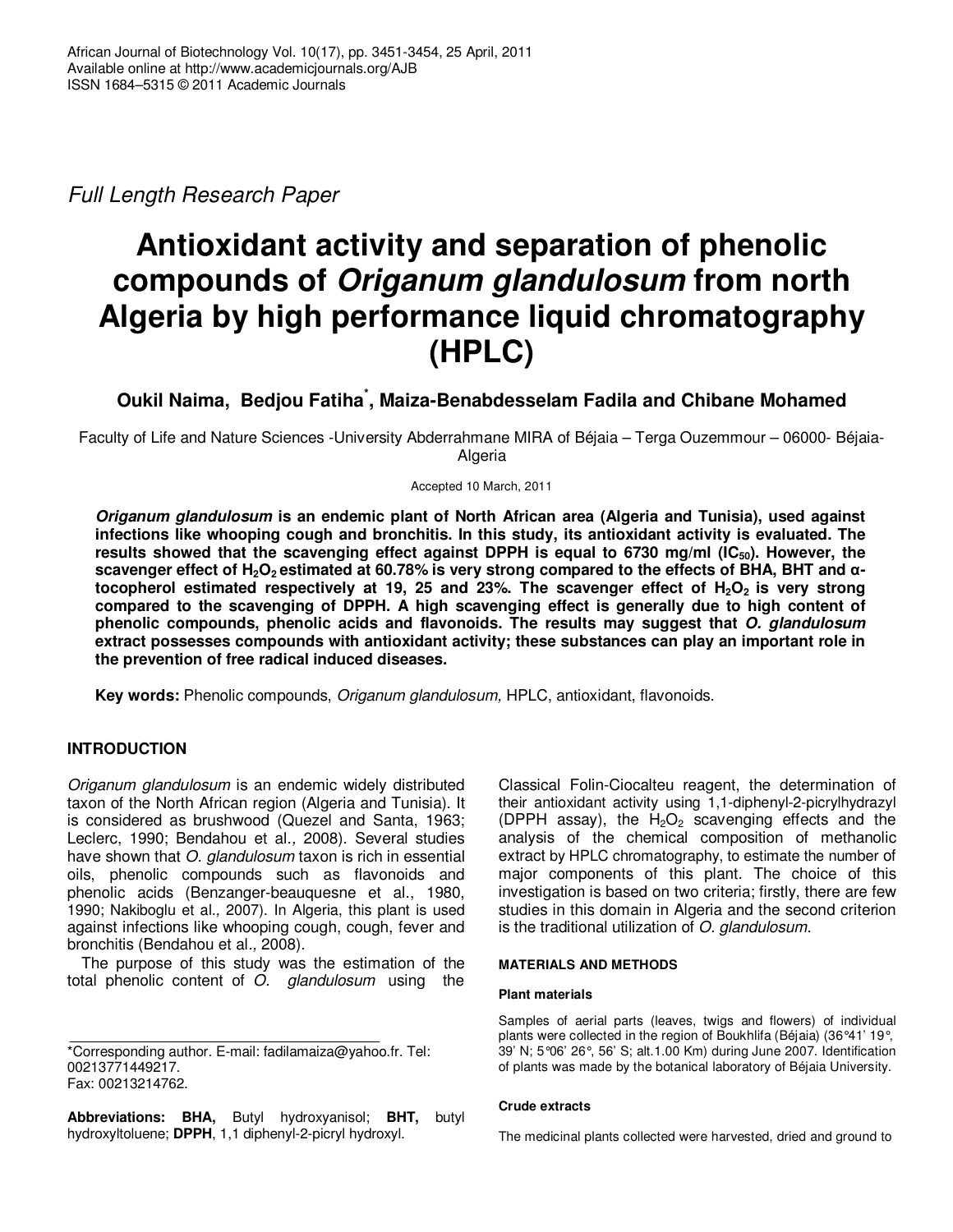fine powder by a Kenwood multi-mill**.** Phenolic compounds were extracted according to the method described by Sousek et al*.* (1999). Dry aerial plant material was extracted in Soxhlet apparatus with methanol for 30 min. The solution was used for the analysis of the total phenolic compounds and the estimation of its flavonoid content.

#### **Chemical reagents**

1,1-diphenyl-2-picrylhydrazyl (DPPH), Folin-Ciocalteu reagents were purchased from sigma Aldrich..

#### **Determination of total phenolic content**

The total phenolic content was estimated using the Folin-Ciocalteu colorimetric method according to [Javanmardi](https://www.researchgate.net/publication/222697304_Antioxidant_activity_and_total_phenolic_content_of_Iranian_ocimum_accessions._Food_Chem?el=1_x_8&enrichId=rgreq-6ae34c63-a46f-4716-9249-142b46a2dbec&enrichSource=Y292ZXJQYWdlOzIwMjI2MjkwOTtBUzoxMDQyMzU5MTYwNzA5MThAMTQwMTg2MzE4Nzc4Mg==) (2003) with minor modifications. Appropriately diluted test sample (0.5 ml) was reacted with 2.5 ml of Folin-Ciocalteu (1/10 N) reagent. The reaction was then neutralized with 2 ml of saturated sodium carbonate (75 g/l) and allowed to stand for 15 min in the dark at 45°C. Later the absorbance of the resulting blue color was measured at 765 nm. Quantification was done on the basis of a standard curve with gallic acid. Results were expressed as gram of gallic acid equivalent (GAE) per 100 g dry weight.

#### **Determination of flavonoid contents**

The flavonoid content was estimated using the method of [Djerridane](https://www.researchgate.net/publication/223679941_Antioxidant_activity_of_some_Algerian_medicinal_plants_extracts_containing_Phenolic_compounds?el=1_x_8&enrichId=rgreq-6ae34c63-a46f-4716-9249-142b46a2dbec&enrichSource=Y292ZXJQYWdlOzIwMjI2MjkwOTtBUzoxMDQyMzU5MTYwNzA5MThAMTQwMTg2MzE4Nzc4Mg==) et al. (2006). 1.5 ml of ammonium chloride (2%) was added to the same volume of the test sample. The absorbance was measured at 430 nm after a period of incubation at room temperature for 15 min. The control is prepared with the solution of ammonium chloride and the same volume of methanol.

#### **Determination of antioxidant activity**

#### **DPPH assay**

Antioxidant activity of the samples was determined using the method of Gachtar et al. (2007). 50 µl of the sample was added to 5 ml of DPPH solution (0.004%). The mixture was allowed to stand for 30 min in the dark at room temperature and the absorbance was measured at 517 nm.

#### **H2O<sup>2</sup> assay**

The scavenging effect of  $H_2O_2$  was determined according to the method of Atmani et al. (2009). 1.2 ml of  $H<sub>2</sub>O<sub>2</sub>$  (40 mM) was added to 2 ml of the sample. After a period of incubation for 10 min at room temperature, the absorbance was measured at 230 nm.

#### **HPLC analysis**

HPLC analysis was carried out on a Perkin Elmer series 200 system with C18 (discovery Supelco ODS), 5 µm nucleosil 250 x 16

# **RESULTS AND DISCUSSION**

# **Phenolic compounds and flavonoid contents**

The evaluation of phenolic compounds and flavonoids

show that *O. glandulosum* contains 55.15 and 6.88 mg/g of dry weight respectively. The content of phenolic compounds of *O. glandulosum* is three fold lower than that obtained for the aqueous extract of *Origanum vulgare* of Spain (175 mg/g) (Rodriguez-meizoso et al., 2006) and lower than that obtained for *O. vulgare* of Slovenia [\(Skerget](https://www.researchgate.net/publication/223623261_Phenols_proanthocyanidins_and_their_antioxidant_activities?el=1_x_8&enrichId=rgreq-6ae34c63-a46f-4716-9249-142b46a2dbec&enrichSource=Y292ZXJQYWdlOzIwMjI2MjkwOTtBUzoxMDQyMzU5MTYwNzA5MThAMTQwMTg2MzE4Nzc4Mg==) et al., 2005). However, it is higher than that obtained for methanolic extract of *O. vulgare* of Poland (22.21 mg/g) [\(Capecka](https://www.researchgate.net/publication/222267199_Antioxidant_activity_of_fresh_and_dry_herbs_of_some_Lamiaceae_species._Food_Chem?el=1_x_8&enrichId=rgreq-6ae34c63-a46f-4716-9249-142b46a2dbec&enrichSource=Y292ZXJQYWdlOzIwMjI2MjkwOTtBUzoxMDQyMzU5MTYwNzA5MThAMTQwMTg2MzE4Nzc4Mg==) et al., 2005).

However, the content of flavonoids for *O. glandulosum* obtained in this study is largely higher than that obtained for *O. vulgare* of Slovenia [\(Skerget](https://www.researchgate.net/publication/223623261_Phenols_proanthocyanidins_and_their_antioxidant_activities?el=1_x_8&enrichId=rgreq-6ae34c63-a46f-4716-9249-142b46a2dbec&enrichSource=Y292ZXJQYWdlOzIwMjI2MjkwOTtBUzoxMDQyMzU5MTYwNzA5MThAMTQwMTg2MzE4Nzc4Mg==) et al., 2005). These differences can be explained by the method of extraction of active substances used in every study, the difference between plant species and the climatic conditions (Fiamegas et al., 2004).

# **Antioxidant activity**

### **DPPH assay**

The IC50 evaluated for the methanolic extract of *O. gladulosum* is equal to 6730 µg/ml. However, the scavenger effect compared to that obtained for gallic acid  $(IC50 = 43 \mu g$  /ml), is not negligible (Table 1). A high scavenger effect is generally due to high content of phenolic compounds, phenolic acids and flavonoids (Samarth et al., 2008; Kouri et al., 2007, Capecka et al., 2005). The content of flavonoids in this study is very low. This partly explains the low scavenging effect of *O. glandulodum* extract.

# **Scavenger effect of H2O<sup>2</sup>**

The scavenger effect of  $H_2O_2$  by methanolic extract of  $O$ . *glandulosum* was estimated at 60.78% for a concentration of 66 µg/ml. The synthetic antioxidants like BHA, BHT and  $\alpha$ -tocopherol have scavenging effects of 19, 25 and 23%, respectively (Table 2). These effects are largely lower than that obtained for the extract. This can be explained by the presence of phenolic compounds in the methanolic extract of *O. glandulosum*, which can liberate electrons (Balasundram et al., 2005; Elmastas et al., 2006).

# **HPLC analysis**

Phenolic compounds can be defined as a large series of chemical constituents possessing at least one aromatic ring, bearing hydroxyl and other sub-constituents (Ribereau-Gayon, 1968). RP-HPLC analysis is the most used method for the identification of plant phenolic compounds. Because of the diversity and complexity of natural phenolics in medicinal plants, it is difficult to characterize every compound and elucidate its structure.

However, it is not difficult to identify the major categories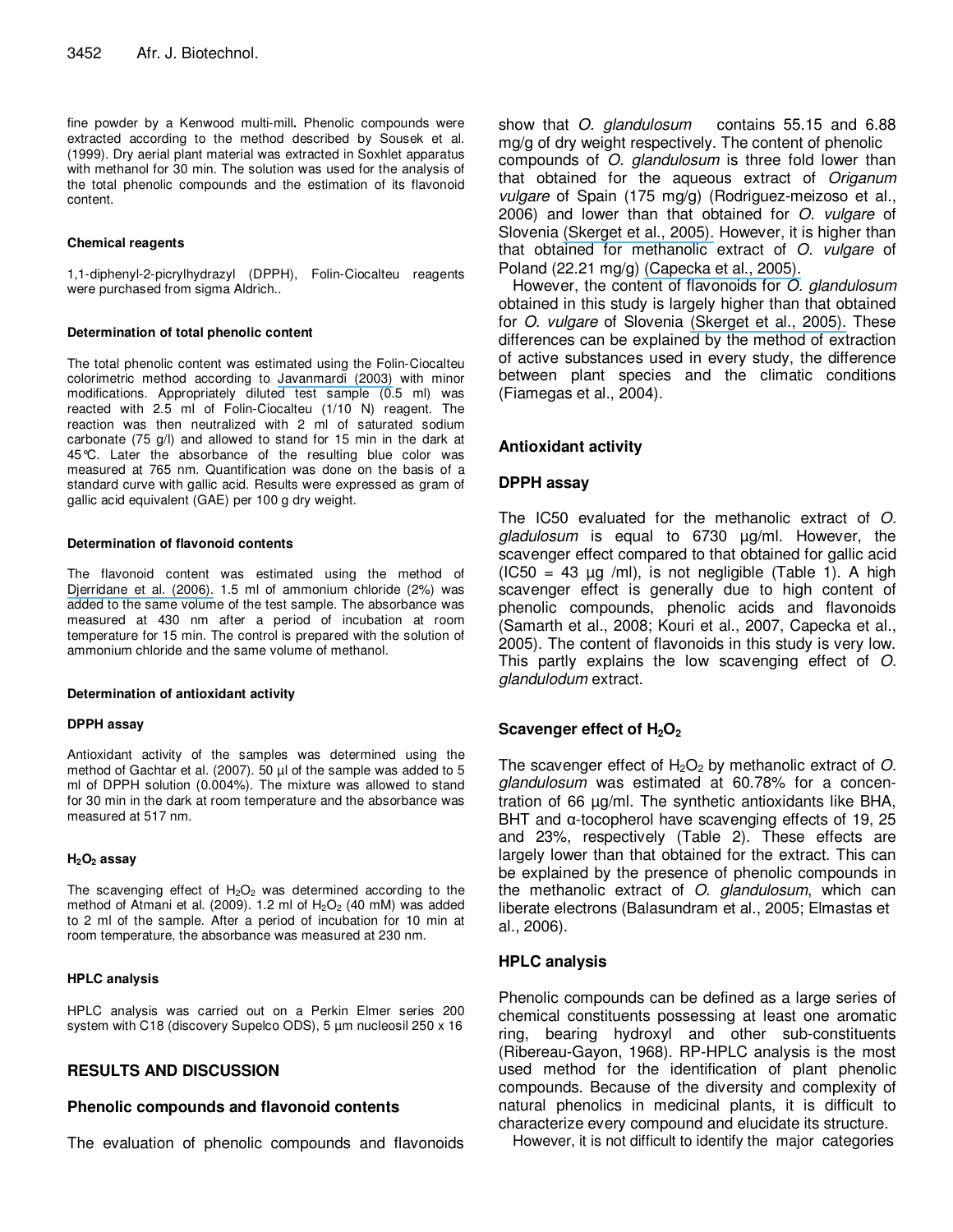**Table 1.** Effects of methanolic extract of *O. glandulosum* and positive control gallic acid on the free radical (DPPH) scavenging.

| Sample             | DPPH, IC50 (mg/ml) |
|--------------------|--------------------|
| Methanolic extract | $6730 \pm 5.0$     |
| Gallic acid        | $43 \pm 0.5$       |

**Table 2.** Scavenging effect of H<sub>2</sub>O<sub>2</sub> by methanolic extract and positive controls (BHA, BHT and  $\alpha$ -tocopherol).

| Sample       | $H2O2$ , IC50 (%) |
|--------------|-------------------|
| <b>BHA</b>   | $19 \pm 0.3$      |
| <b>BHT</b>   | $25 \pm 0.25$     |
| α-tocopherol | $23 \pm 0.23$     |



**Figure 1.** HPLC chromatogram of *O. grandulosum.*

of phenolic compounds.

In the present study, the identification of phenolics of *O. glandulosum* by HPLC was done by the comparison of their retention time with those obtained by Proestos et al. (2006). A typical HPLC chromatogram of *O. glandulosum* is presented in Figure 1. According to the literature, the phenolic compounds of *O. glandulosum* can be successively gallic acid (35 min), vanillic acid (40 min), coumaric acid (50 min), rutin (60 min), ferrulic acid (70 min) and naringenin (85 min).

# **Conclusion**

Free radicals may play an important role in the origin of life and biological evolution. This implies their beneficial effects on the organisms. For example, oxygen radicals

exert critical actions such as signal transduction and gene transcription. However, free radicals and other related species could also cause the oxidation of biomolecules which leads to cell injury and death.

In recent decades, the phenolic compounds have been of great interest as they have been in natural products. *O. glandulosum* exhibits a high antioxidant effect compared to that obtained with BHA, BHT and  $\alpha$ -tocopherol. Therefore, the results may suggest that *O. glandulosum* possesses compounds with antioxidant properties like ferrulic and gallic acid which could be isolated and then used as antioxidants for the prevention and treatment of free radical related disorders.

#### **REFERENCES**

Balasundram N, Ai TY, Sambanthamurthi R, Sundram K, Samman S